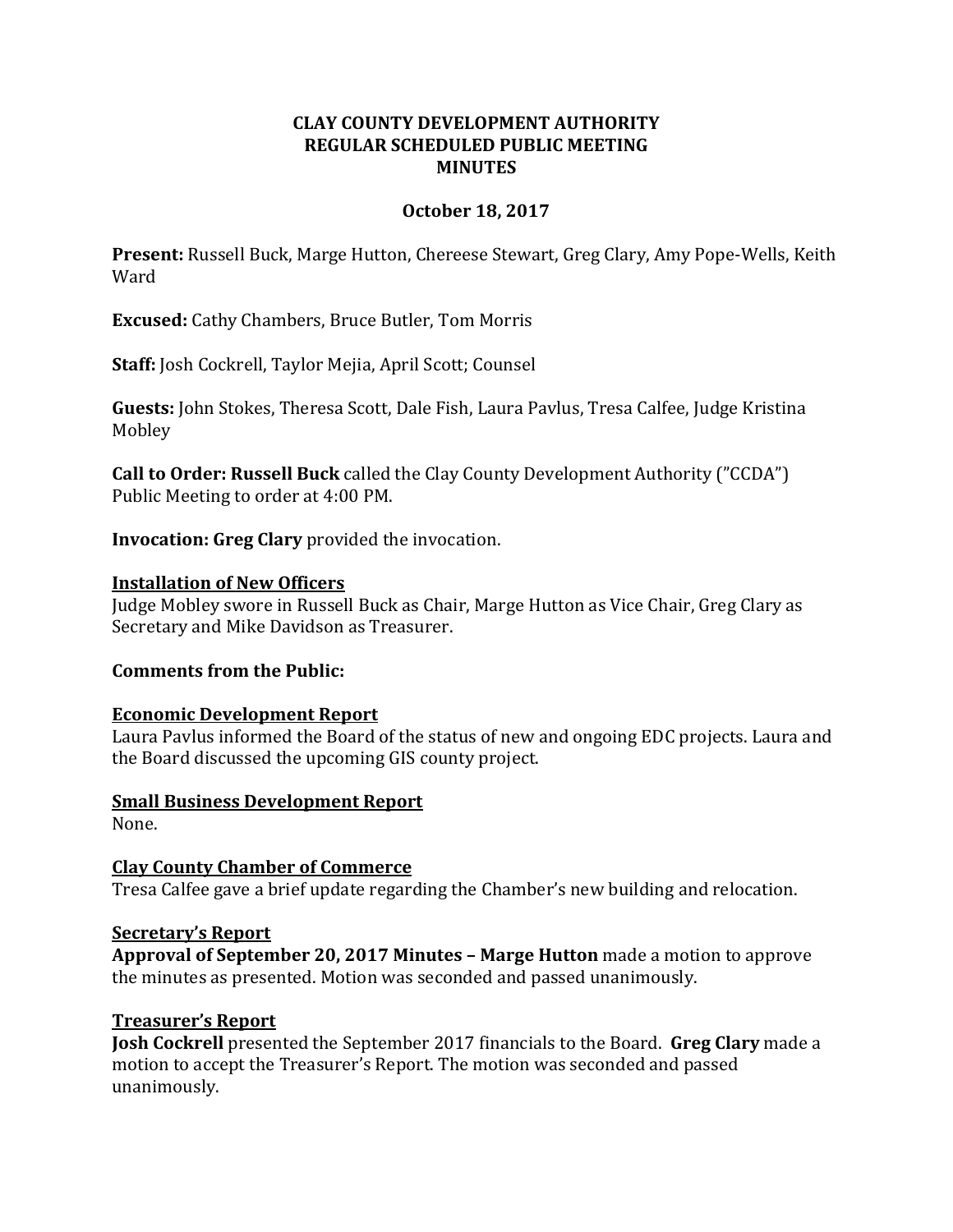**Committee Reports** None.

**Chair's Report** None.

## **Executive Director's Report**

**Report on Grants – Josh Cockrell** gave a brief update regarding the status of reimbursement of grants.

**Building Updates – Josh Cockrell** informed the Board that the Chamber will be staying through December and subleasing from the new lessee of the entire building. He also stated that the Chamber has offered to host a phone line, mailbox, and meeting space at the Chamber's new building.

**Clay Day Sponsorship – Josh Cockrell** informed the Board that the 2nd Annual Clay Day at the Capitol will be held on January 11th, 2018. He disbursed the Clay Day sponsorship flyer to the members. **Greg Clary** made a motion to approve a sponsorship of Clay Day at the level of \$1,000. Motion seconded. The Board members discussed the return on sponsoring the event last year. Motion passed unanimously.

## **Attorney's Report**

None.

# **Old Business/New Business/ Board Comments**

**Penney Retirement Community IRB Application & Presentation – Josh Cockrell**  passed out the IRB application to the Board and explained the process of reviewing the application. Theresa Scott, Dale Fish, and John Stokes gave an overview of the project that Penney Retirement Community is requesting an IRB for including a new skilled nursing facility and refinancing their existing bond with CDDA. **Greg Clary** made a motion to proceed with the declaration of official intent made with Penney Retirement Community. Motion seconded. The board continued to discuss details of the PRC project. The members also discussed the amount that is owed on the previous bond issuance. Motion passed unanimously.

# **Penney Retirement Community TEFRA Hearing –**

The CCDA Board meeting was called to recess by **Russell Buck** at 4:53pm.

The TEFRA Hearing was opened at 4:54pm. No comments were made from the public. The TEFRA Hearing was adjourned at 4:55pm.

The CCDA Board meeting resumed at 4:56pm. **April Scott** informed the Board that the CCDA would be a conduit for the bond and that there would be no liability for the authority.